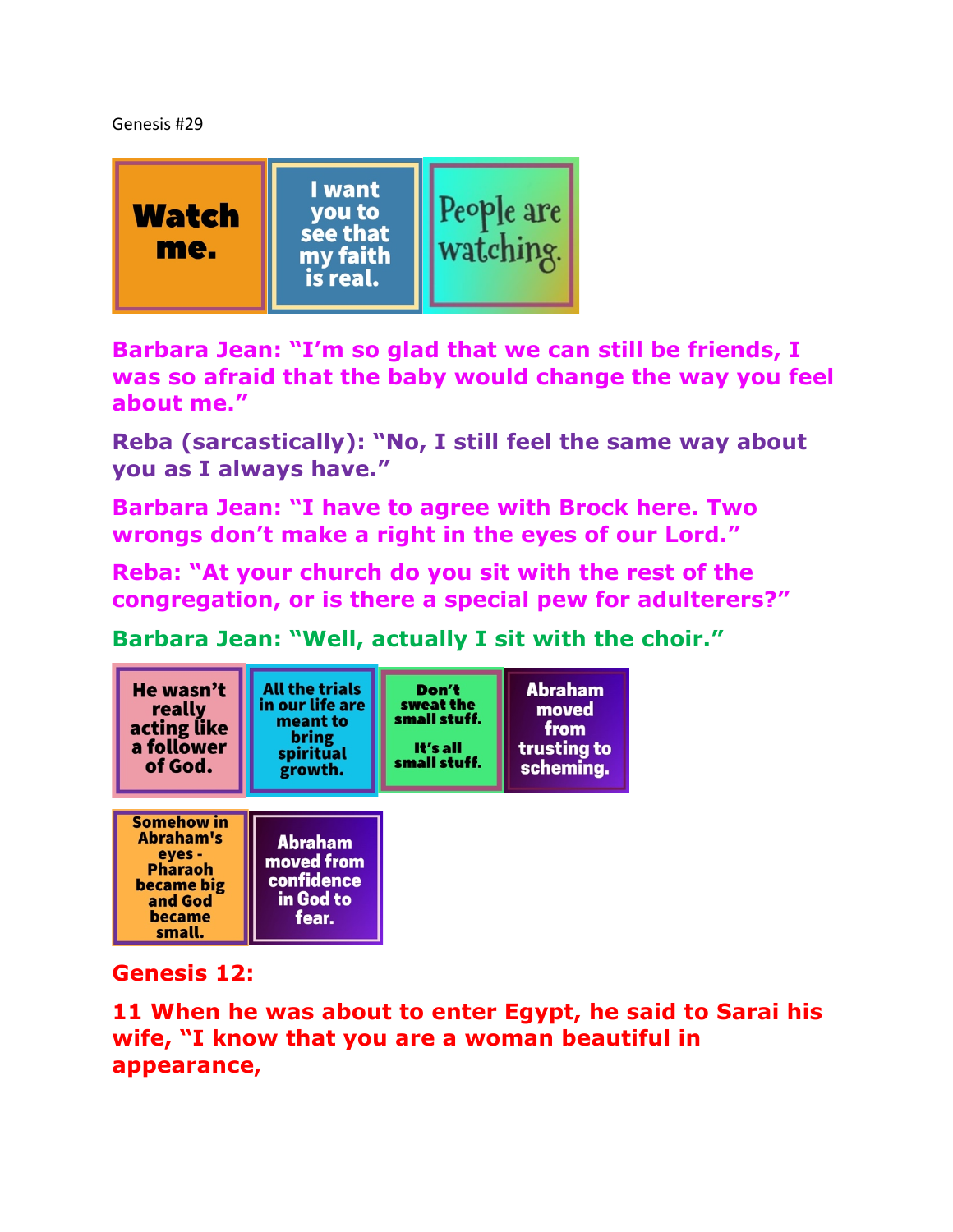**12 and when the Egyptians see you, they will say, 'This is his wife.' Then they will kill me, but they will let you live.** 

**13 Say you are my sister, that it may go well with me because of you, and that my life may be spared for your sake."** 

**14 When Abram entered Egypt, the Egyptians saw that the woman was very beautiful.** 

**15 And when the princes of Pharaoh saw her, they praised her to Pharaoh. And the woman was taken into Pharaoh's house.** 

**16 And for her sake he dealt well with Abram; and he had sheep, oxen, male donkeys, male servants, female servants, female donkeys, and camels.** 

**17 But the LORD afflicted Pharaoh and his house with great plagues because of Sarai, Abram's wife.** 

**18 So Pharaoh called Abram and said, "What is this you have done to me? Why did you not tell me that she was your wife?** 

**19 Why did you say, 'She is my sister,' so that I took her for my wife? Now then, here is your wife; take her, and go."** 

**20 And Pharaoh gave men orders concerning him, and they sent him away with his wife and all that he had.** 

**How we act** really affects how people think of Jesus.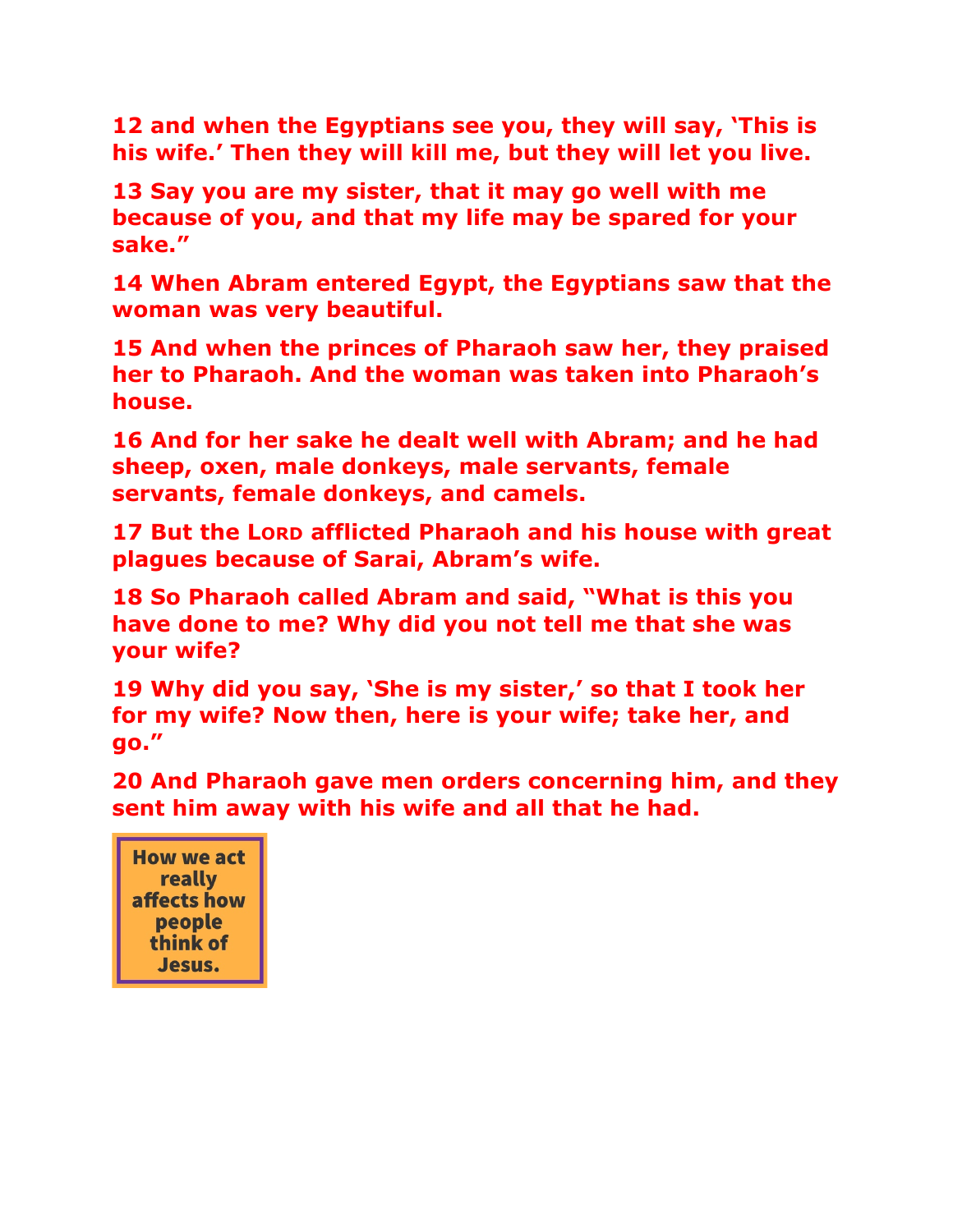

## **Genesis 13**

**1 Then Abram went up from Egypt, he and his wife and all that he had, and Lot with him, to the South.** 

**2 Abram was very rich in livestock, in silver, and in gold. 3 And he went on his journey from the South as far as Bethel, to the place where his tent had been at the beginning, between Bethel and Ai,** 

**4 to the place of the altar which he had made there at first. And there Abram called on the name of the LORD.** 



**5 Lot also, who went with Abram, had flocks and herds and tents.** 

**6 Now the land was not able to support them, that they might dwell together, for their possessions were so great that they could not dwell together.**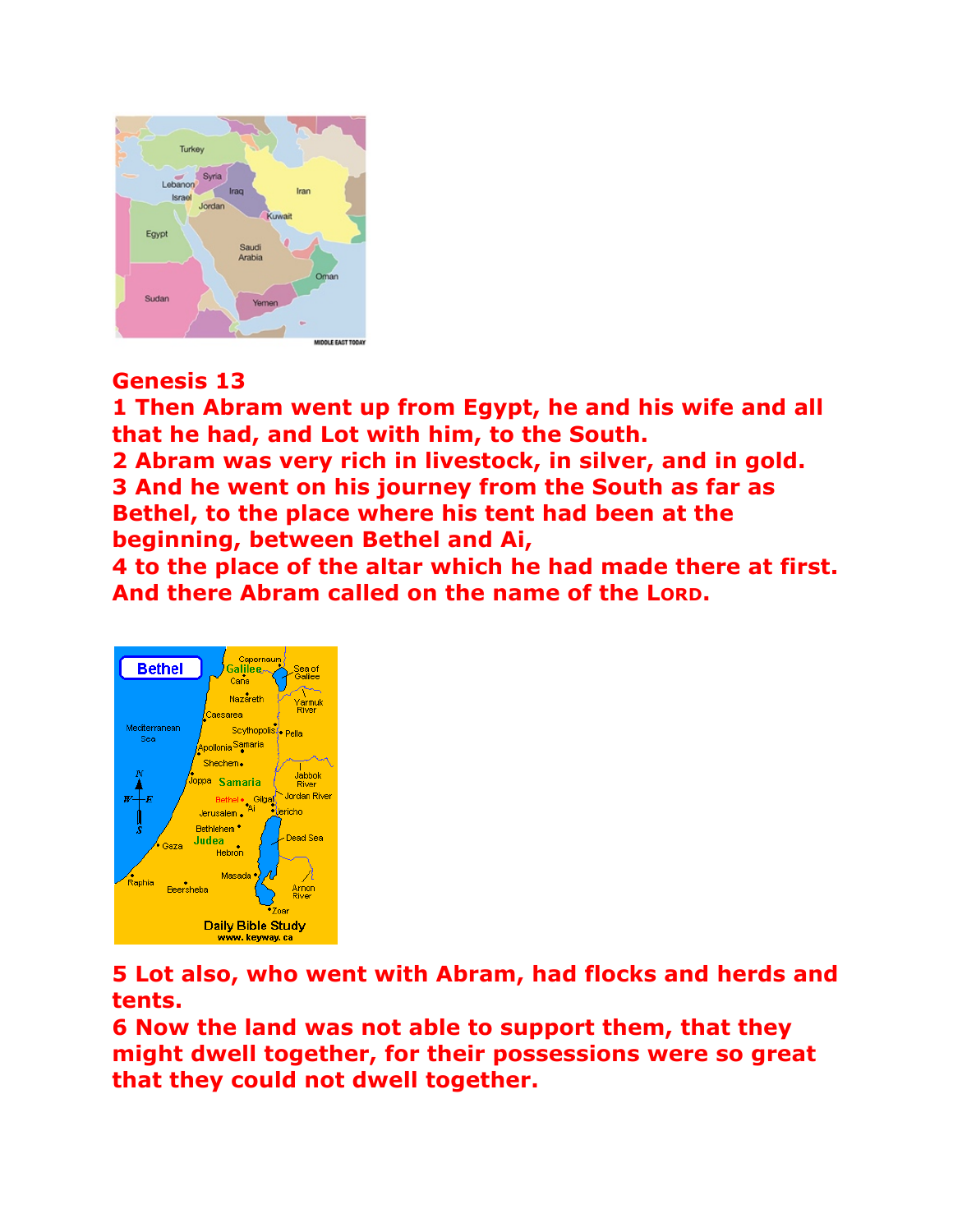**7 And there was strife between the herdsmen of Abram's livestock and the herdsmen of Lot's livestock. The Canaanites and the Perizzites then dwelt in the land. 8 So Abram said to Lot, "Please let there be no strife between you and me, and between my herdsmen and your herdsmen; for we are brethren.** 



## **Galatians 5:19–23 (ESV)**

**19 Now the works of the flesh are evident: sexual immorality, impurity, sensuality,** 

**20 idolatry, sorcery, enmity, strife, jealousy, fits of anger, rivalries, dissensions, divisions,** 

**21 envy, drunkenness, orgies, and things like these. I warn you, as I warned you before, that those who do such things will not inherit the kingdom of God.** 

**Psalm 32:4–5 (ESV)** 

**4 For day and night your hand was heavy upon me; my strength was dried up as by the heat of summer. Selah** 

**5 I acknowledged my sin to you, and I did not cover my iniquity; I said, "I will confess my transgressions to the LORD," and you forgave the iniquity of my sin. Selah** 

**Galatians 5:22 But the fruit of the Spirit is love, joy, peace, patience, kindness, goodness, faithfulness,** 

**23 gentleness, self-control; against such things there is no law.** 

**What determines the genuineness of my Christian faith is**